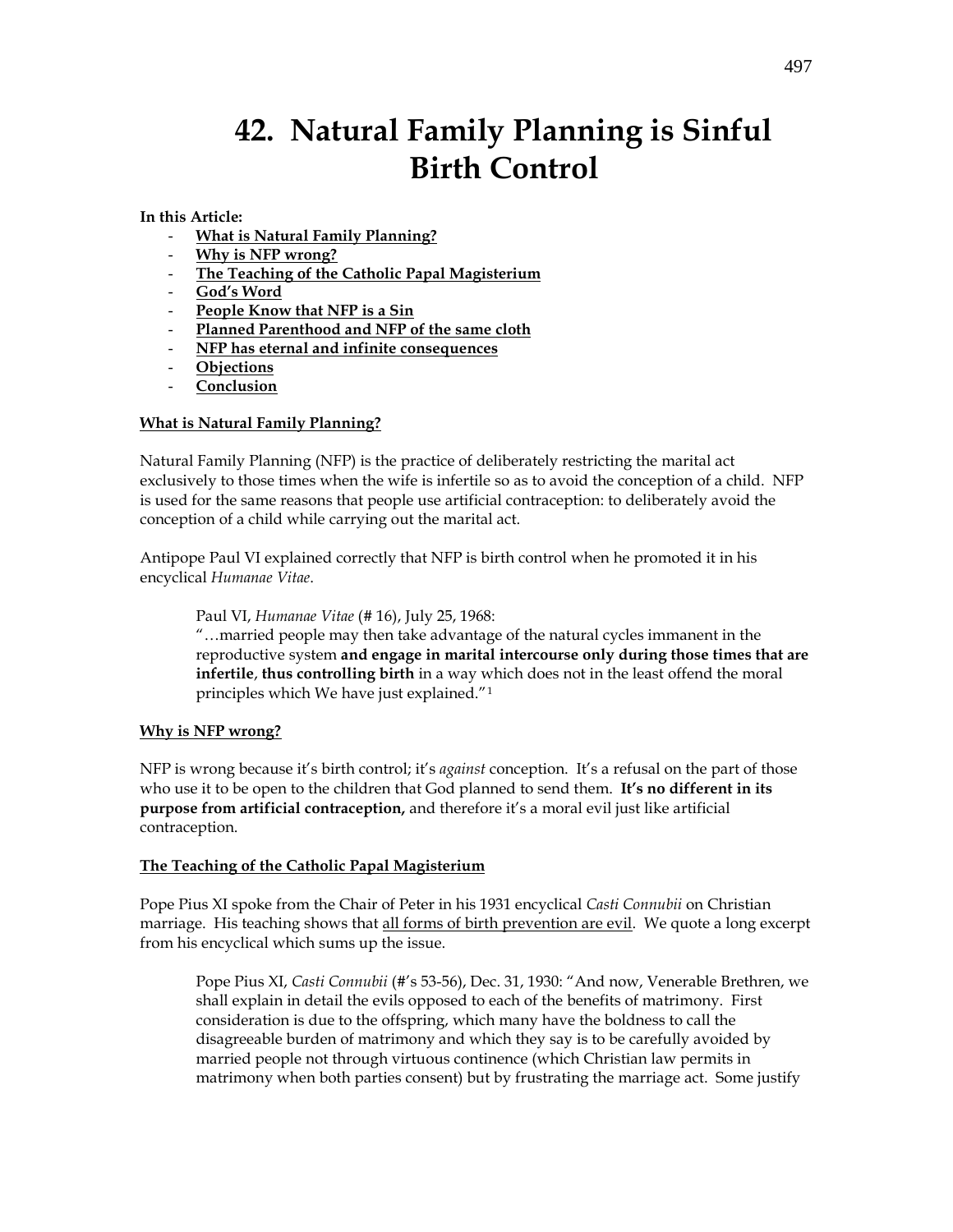this criminal abuse on the ground that they are weary of children and wish to gratify their desires without their consequent burden. Others say that they cannot on the one hand remain continent nor on the other can they have children because of the difficulties whether on the part of the mother or on the part of the family circumstances.

 "**But no reason, however grave, may be put forward by which anything intrinsically against nature may become conformable to nature and morally good**. Since, therefore, the conjugal act is destined primarily by nature for the begetting of children, **those who in exercising it deliberately frustrate its natural powers and** *purpose* **sin against nature and commit a deed which is shameful and intrinsically vicious.**

"Small wonder, therefore, if Holy Writ bears witness that the Divine Majesty regards with greatest detestation this horrible crime and at times has punished it with death. As St. Augustine notes, '**Intercourse even with one's legitimate wife is unlawful and wicked where the conception of offspring is prevented.'** Onan, the son of Judah, did this and the Lord killed him for it (Gen. 38:8-10).

 "Since, therefore, openly departing from the uninterrupted Christian tradition some recently have judged it possible solemnly to declare another doctrine regarding this question, **the Catholic Church**, to whom God has entrusted the defense of the integrity and purity of morals, standing erect in the midst of the moral ruin which surrounds her, in order that she may preserve the chastity of the nuptial union from being defiled by this foul stain**, raises her voice** in token of her divine ambassadorship **and through Our mouth proclaims anew: any use whatsoever of matrimony exercised in such a way that the act is deliberately frustrated in its natural power to generate life is an offence against the law of God and of nature, and those who indulge in such are branded with the guilt of a grave sin."[2](#page-8-1)**

One can see that Pope Pius XI condemns all forms of contraception as mortally sinful because they frustrate the marriage act. Does this condemn NFP? Yes it does, but the defenders of Natural Family Planning say "no." They argue that in using Natural Family Planning to avoid conception they are not deliberately frustrating the marriage *act* or designedly depriving it of its natural *power* to procreate life, as is done with artificial contraceptives. They argue that NFP is "natural."

Common sense should tell those who deeply consider this topic that these arguments are specious because NFP has as its entire purpose the avoidance of conception. However, the attempted justification for NFP – the claim that it doesn't interfere with the marriage act *itself* and is therefore permissible – must be specifically refuted. This claim is specifically refuted by a careful look at the teaching of the Catholic Church on marriage and ITS PRIMARY PURPOSE. It is the teaching of the Catholic Church on the primary purpose of marriage (and the primary purpose of the marriage act) which condemns NFP.

Catholic dogma teaches us that the primary purpose of marriage (and the conjugal act) is the procreation and education of children.

Pope Pius XI, *Casti Connubii* (# 17), Dec. 31, 1930: "The primary end of marriage is the **procreation and the education of children**."[3](#page-8-2)

Pope Pius XI, *Casti Connubii* (# 54), Dec. 31, 1930: "Since, therefore, **the conjugal act is destined primarily by nature for the begetting of** 

**children**, those who in exercising it deliberately frustrate its natural powers and *purpose* sin against nature and commit a deed which is shameful and intrinsically vicious."<sup>[4](#page-8-3)</sup>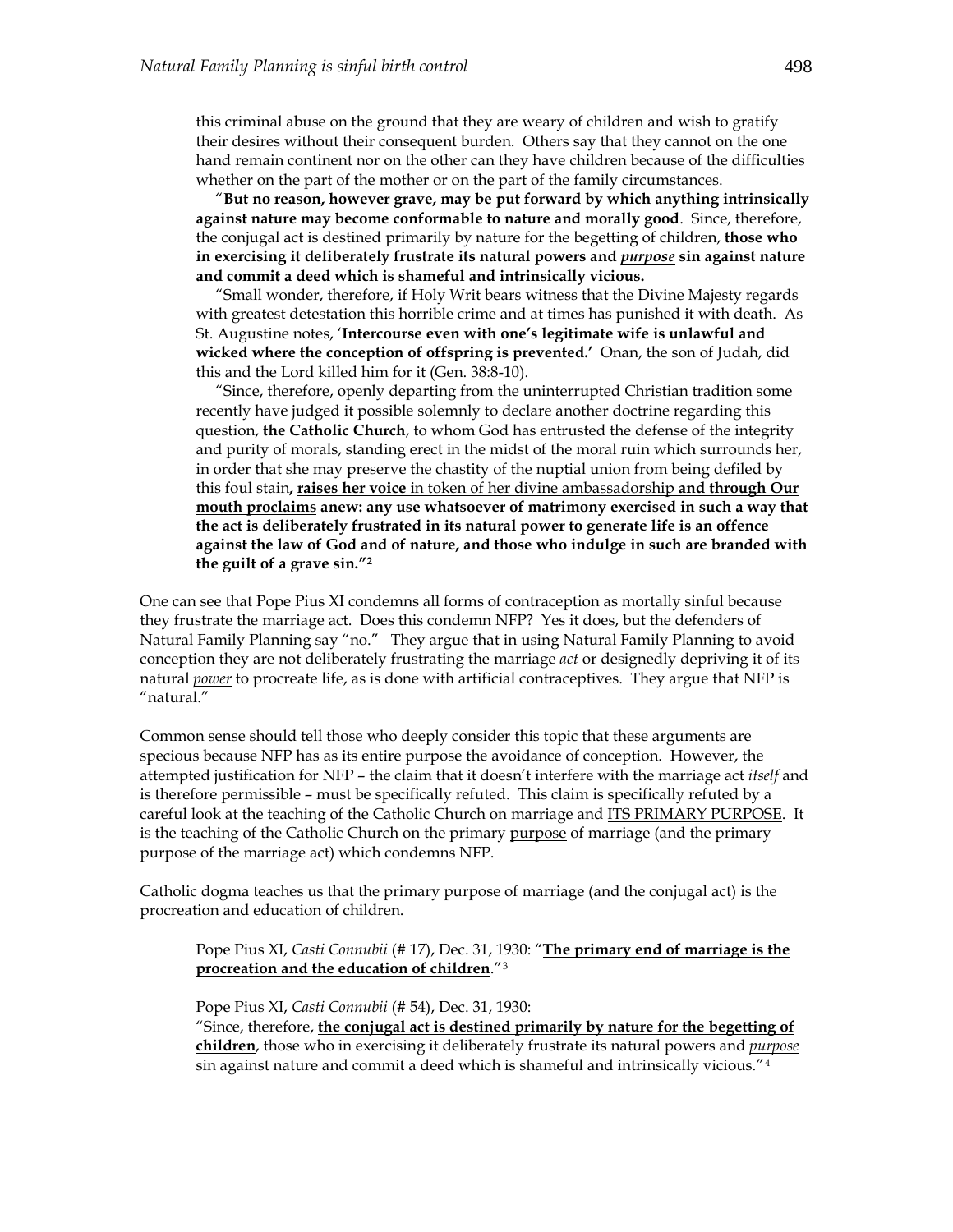Besides this primary purpose, there are also secondary purposes for marriage, such as mutual aid, the quieting of concupiscence, and the cultivating of mutual love. **But these secondary purposes must always remain subordinate to the primary purpose of marriage (the procreation and education of children).** This is the key point to remember in the discussion on NFP.

Pope Pius XI, *Casti Connubii* (# 59), Dec. 31, 1930: "For in matrimony as well as in the use of the matrimonial right there are also secondary ends, such as mutual aid, the cultivating of mutual love, and the quieting of concupiscence which husband and wife are not forbidden to consider **SO LONG AS THEY ARE SUBORDINATED TO THE PRIMARY END** and so long as the intrinsic nature of the act is preserved."<sup>[5](#page-8-4)</sup>

Therefore, even though NFP doesn't directly interfere with the marriage *act itself*, as its defenders love to stress, it makes no difference. **NFP is wrong because practicing it subordinates the primary end (or purpose) of marriage and the marriage act (the procreation and education of children) to the secondary ends**.

**NFP subordinates the primary end of marriage to other things by deliberately attempting to avoid children (i.e., to avoid the primary end) while having marital relations**. NFP therefore inverts the order intended by God. It does the very thing that Pope Pius XI solemnly teaches may not lawfully be done. And this point *refutes* all of the arguments made by those who defend NFP; for all of the arguments made by those who defend NFP focus on the marriage act itself, while they ignore the fact that it makes no difference if a couple does not interfere with the act itself *if they subordinate or thwart the primary PURPOSE of marriage*.

To summarize: the only difference between artificial contraception and NFP is that artificial contraception frustrates the power of the marriage *act itself*, while NFP frustrates its primary purpose (by subordinating the procreation of children to other things).

# **God's Word**

It's not a complicated matter to understand that using Natural Family Planning to avoid pregnancy is wrong. It's written on man's heart that such activity is wrong.

Genesis 30:1-2- "And Rachel seeing herself without children, envied her sister, and said to her husband: Give me children, otherwise I shall die. **And Jacob being angry with her, answered: Am I as God, who hath deprived thee of the fruit of thy womb?**"

We all know that God is the One who opens the womb, the One who killeth and maketh alive.

Genesis 30:22- "The Lord also remembering Rachel, heard her, **and opened her womb**."

1 Kings 2:6- "The Lord killeth and maketh alive, he bringeth down to Hell, and bringeth back again."

So why would a woman who desires to fulfill the will of God make a systematic effort to avoid God sending her a new life? What excuse could such a person possibly make for going out of her way to calculate how to have marital relations without getting pregnant with the child God was going to send? Why would a woman (or a man) who believes that God opens the womb try to avoid His opening of the womb by a meticulous and organized effort, involving charts, cycles and thermometers? The answer is that those who engage in such behavior as NFP turn from God (which is the essence of sin) and refuse to be open to His will.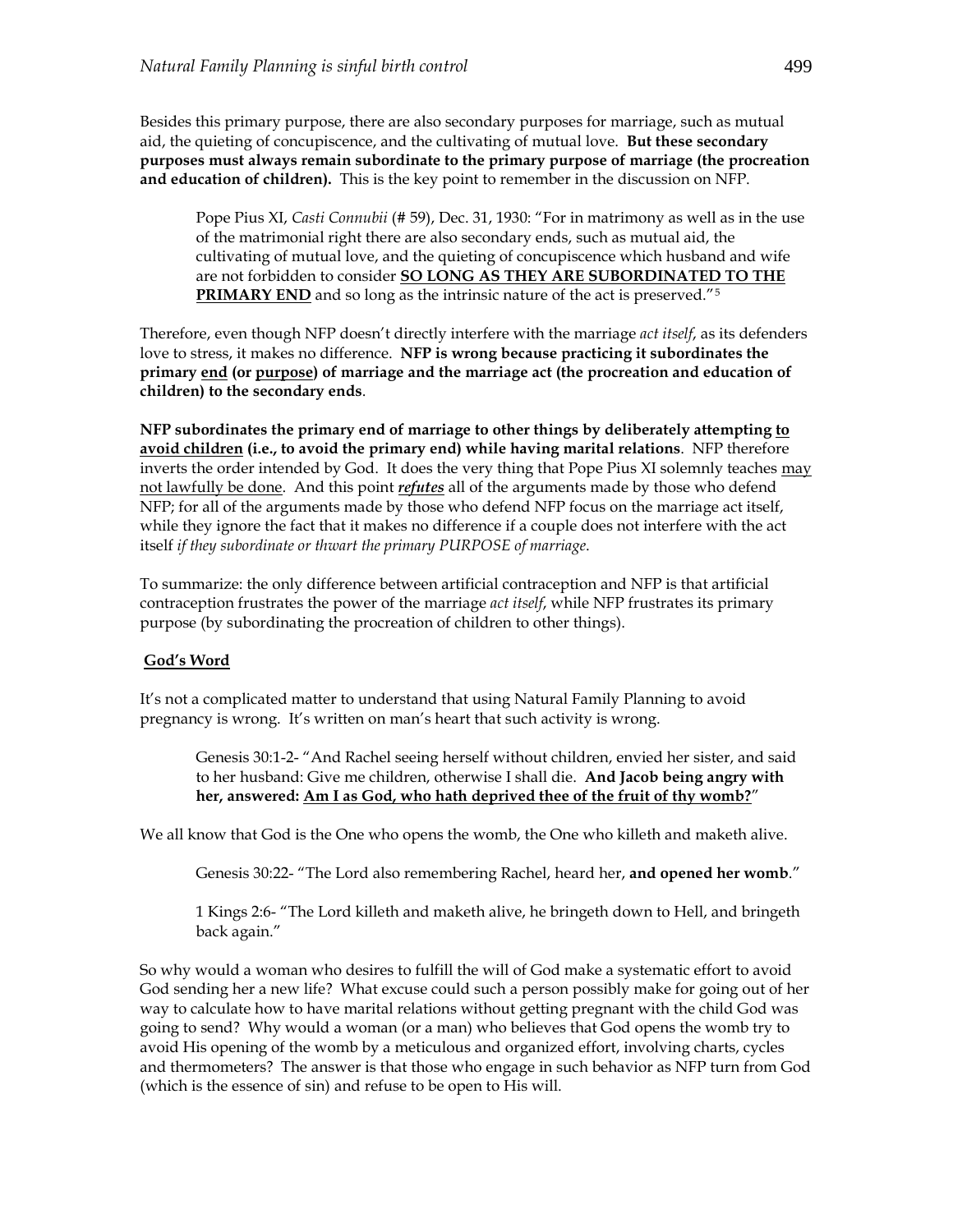When a married couple goes out of their way to avoid children, by deliberately avoiding the fertile times and restricting the marriage act exclusively to infertile times, they are committing a sin against the natural law – they are sinning against the God whom they know sends life. NFP is, therefore, a sin against the natural law, since God is the author of life and NFP thwarts His designs.

#### **People Know that NFP is a sin**

Below are a few very interesting testimonies from people who have either used NFP or were taught NFP. Their comments have been taken from "the letters to the editor" section of a publication which carried an article on NFP.<sup>[6](#page-8-5)</sup> (Their names were given in the original letter.) Their letters demonstrate that the women who use NFP, as well as the men who tolerate or cooperate with it, are convicted of its sinfulness by the natural law written on their hearts. Those who use NFP know that they are thwarting the will of God and practicing contraception.

"Dear Editor… I was a non-religious divorced pagan before I met my husband who was, at the time, a minimal practicing Catholic. I became Catholic in 1993 and we were married in 1994. I had no idea at that time that Catholics were allowed to do anything to prevent a child. I had never even heard of NFP until the priest we were meeting with during the six months prior to our wedding handed me a packet of papers and basically said, 'here, you'll want to learn this.' When I got home, I briefly thumbed through the papers. I saw calendars, stickers, and charts. To be honest, it was mind-boggling all the effort people would go through just so they could have intimacy without consequence. It was also shocking to me that this was being promoted before I even took the vows on my wedding day! I threw the packet away and have never looked back. I am thankful that I never learned NFP… I wonder which of my children wouldn't be here had I chosen to keep those papers and learn NFP?"

"Dear Editor… I am a mother to seven children and can share my own experiences. NFP did NOT bring my marriage closer. I struggled with reconciling myself to the fact that scripture states a husband and wife should be submissive and not separate unless for prayer. We were avoiding pregnancy... plain and simple. There can be nothing spiritual about telling your spouse that you can't participate in the marital embrace for fear of a child being conceived. Webster's dictionary defines contraception as: 'deliberate prevention of conception or impregnation.' Systematically charting and watching out for those fertile days is the deliberate prevention of conception. I know friends who use it. I've talked to them in a very personal way. They do not want any more children. They are using NFP as birth control, which it is. And one friend has been using it for 11 years and 'hasn't had any accidents.' … I can say that St. Augustine was right on target when he wrote in *The Morals of the Manichees*: 'Marriage, as the marriage tablets themselves proclaim, joins male and female for the procreation of children. Whoever says that to procreate children is a worse sin than to copulate thereby prohibits the purpose of marriage; and he makes the woman no more a wife than a harlot, who, when she has been given certain gifts, is joined to a man to satisfy his lust. If there is a wife, there is matrimony. But there is no matrimony where motherhood is prevented, for then there is no wife.'… My favorite comment recently was made by another author comparing NFP to a farmer who plants his corn in the dead of winter so as to avoid a plentiful harvest."

"Dear Editor… Let me put the NFP debate simply: if it is your intention to avoid having children it really doesn't matter what method you use. You've already committed the sin. If, however, you use contraception as your method of choice, you add to the first sin a second one. As to the oft-repeated mantra of 'grave reasons,' allow me to say this: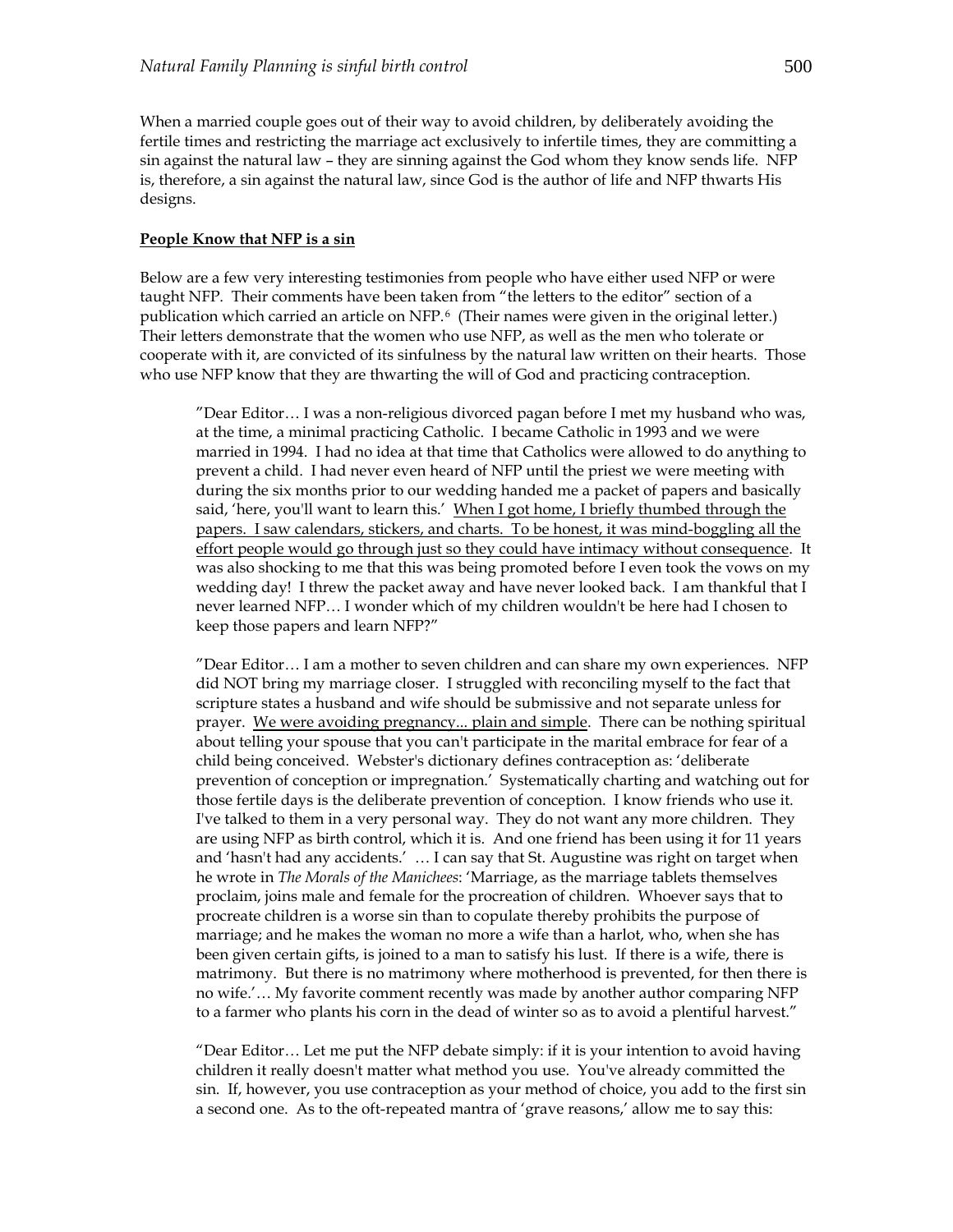name one. Look deep into your heart and name one that is really, truly grave… We did the NFP bit for awhile... and have felt revulsion over it ever since. During that time we might have had at least two more children."

"To the Editor: NFP is one of the chief infiltrations of the new-age sex cult into the Church, along with sex-ed and immodest dress… As modern Catholics have been conditioned to embrace mutually contradictory ideas while defending them as consonant, they have been easily deceived by the notion that NFP, as commonly practiced, is somehow different from birth control. I have no training in moral theology, but even I know that the goal of an action determines its substance. When a couple engages in deliberately sterile relations, this is known as birth control, plain and simple."

# **Planned Parenthood and NFP of the Same Cloth**

Have you noticed the similarities between Planned Parenthood (the world's largest abortion provider) and Natural Family Planning? Artificial contraceptives and abortifacients are found under store aisles marked "Family Planning." Like abortionists, family planners consider children as something undesirable, at least temporarily; whereas the true faithful have always considered them as an undeniable blessing from God Himself, planned by His providence from all eternity. "Behold, children are the inheritance of the Lord; the fruit of the womb is a reward… Blessed is the man whose desire is filled with them; he shall not be confounded…" (Psalm 126:3,5).

In publications promoting NFP, the fertile period of the wife is sometimes classified as "not safe" and "dangerous," as though generating new life were considered a serious breach of national security and a little infant a treacherous criminal! This is truly abominable.

Could it be more clear that those who subscribe to this type of behavior and this method shut God and children out and replace them with their own selfish agenda?

Tobias 6:17 – "The holy youth Tobias approaches his bride Sara after three days of prayer, not for fleshly lust but only for the love of posterity. Having been instructed by the Archangel Saint Raphael that to engage in the marital act he must be moved rather for love of children than for lust. **For they who in such manner receive matrimony, as to shut out God from themselves, and from their mind, and to give themselves to their lust, as the horse and mule, which have not understanding**, **over them the Devil hath power**."

The word *matrimony* means "the office of motherhood." Those who use NFP attempt to avoid matrimony (the office of motherhood) and shut out God from themselves.

Saint Caesar of Arles: "As often as he knows his wife without a desire for children… without a doubt he commits sin."<sup>[7](#page-8-6)</sup>

Errors Condemned by Pope Innocent XI: "9. **The act of marriage exercised for pleasure**  only is entirely free of all fault and venial defect."-Condemned<sup>[8](#page-8-7)</sup>

# **NFP has eternal and infinite consequences**

The following facts may be the most incriminating to the practice of "Natural Family Planning."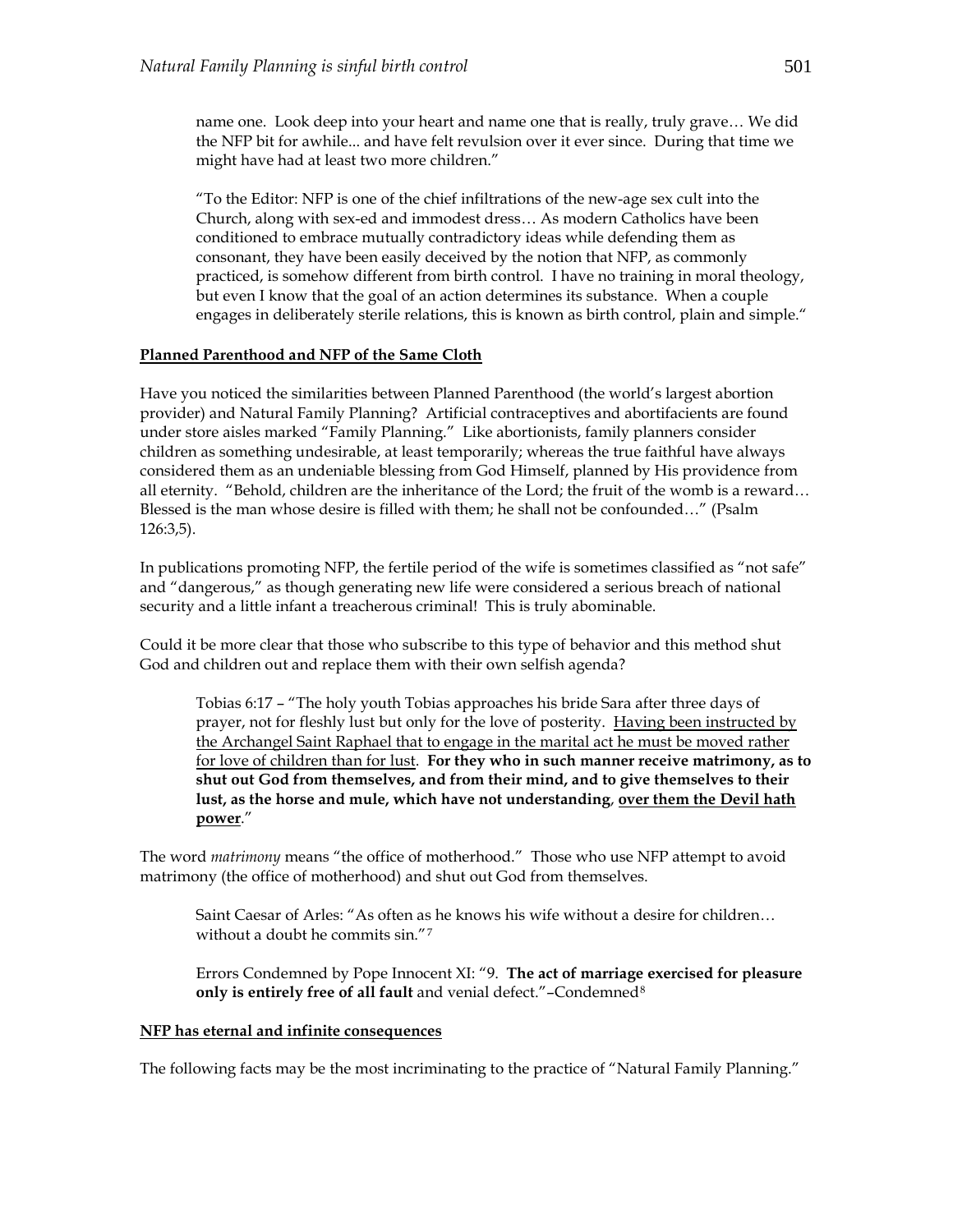If family planners had their way, there would have been no St. Bernadette of Lourdes, who was born from a jail flat; nor St. Therese of Lisieux, who came from a sickly mother who lost three children in a row; nor St. Ignatius Loyola, who was the thirteenth of thirteen children;<sup>[9](#page-8-8)</sup> **and most certainly not a St. Catherine of Siena, who was the twenty-third child in a family of twentyfive children**![10](#page-8-9)

Examples of saints who were the last of many children could probably be multiplied for pages. St. Catherine of Siena and the rest of the saints who would have been phased out of existence by NFP will rise in judgment against the NFP generation. Natural Family Planners would have been sure to inform St. Catherine's mother that there was no need having five children (let alone twenty-five!), and that she was wasting her time going through all those pregnancies.

Only in eternity shall we know the immortal souls who have been denied a chance at Heaven because of this selfish behavior. The only thing that can foil the will of the all-powerful God is the will of His puny creatures; for He will not force offspring on anyone, just as He will not violate anyone's free will. NFP is a crime of incalculable proportions. (Just contemplate for a second the thought: if your mom had decided not to have you.)

If family planners had their way, the appearances of Our Lady of Fatima would not have occurred, as she appeared to Lucia (the seventh of seven children), Francisco (the eighth of nine children) and Jacinta (the ninth of nine children). Family Planners, by their selfish thwarting of the will of God, **would have erased from human history the entire message of Fatima**, as well as the incredible miracle of the sun, the extraordinary lives of these three shepherd children, and all the graces of conversion obtained by their heroic sacrifices. How many saints, conversions and miracles have been erased by this abominable birth control practice? Only God knows.

A mother of many children, who was about to be a mother once more, came to Ars (the place where St. John Vianney resided) to seek courage from him. She said to him, "Oh, I am so advanced in years, Father!" St. John Vianney responded: "*Be comforted my child; if you only knew the women who will go to Hell because they did not bring into the world the children they should have given to it*!"

1 Timothy 2:15- "**Yet she shall be saved through child-bearing**; if she continue in faith, and love, and sanctification, with sobriety."

Scripture teaches that a woman can be saved through child-bearing (if she is Catholic and in the state of grace). But NFP advocates would have us believe that a woman can be saved through child-avoiding. Moreover, just as a woman who fulfills the will of God and maintains the state of grace in the state of matrimony is saved by her childbearing, so too are countless women going to be damned for not bearing the children that God wanted them to have.

"Seek first the kingdom of God and His justice and all things will be added unto you." (Mt. 6:33)

#### **Objections**

Objection 1) Natural Family Planning is a justifiable practice of birth control because it does nothing to obstruct the natural power of procreation.

Response: We've already responded to this objection above. We won't repeat all of that here. We will simply summarize again that NFP is condemned because it subordinates the primary PURPOSE of marriage and the conjugal act to other things. This makes the fact that NFP does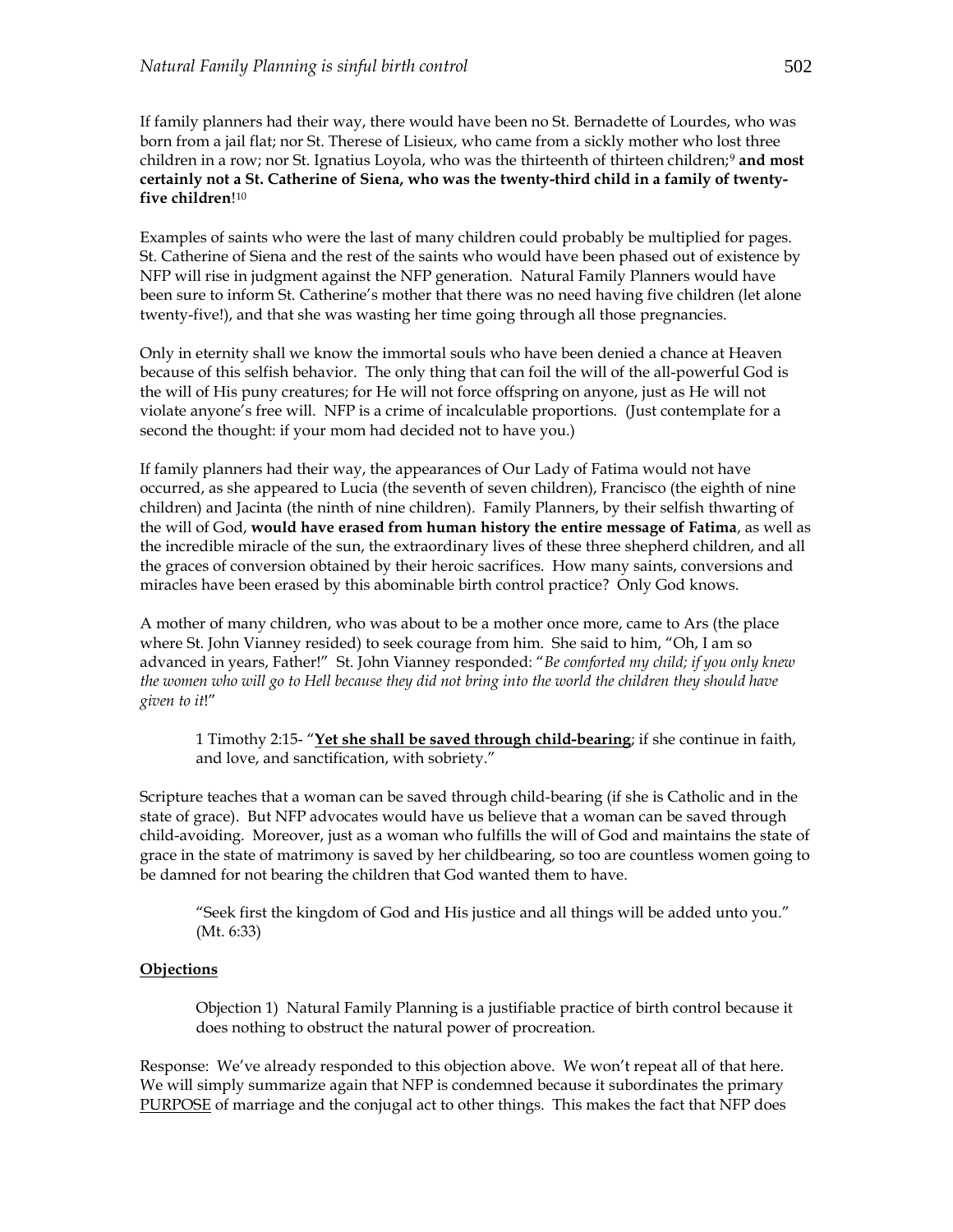nothing to obstruct the marriage act itself irrelevant, since the primary purpose is being frustrated.

Objection 2) Pope Pius XII taught that NFP is lawful for at least certain reasons. So you have no right to condemn it, as he was the pope.

Response: It is true that Pope Pius XII taught that Natural Family Planning is lawful for certain reasons in a series of fallible speeches in the 1950's. However, this does not justify NFP. Pius XII's speeches were fallible, and were therefore vulnerable to error.

In studying papal errors throughout history in preparation for its declaration of papal infallibility, the theologians at Vatican I found that over 40 popes held wrong theological views. In a notorious case of papal error, Pope John XXII held the false view that the just of the Old Testament don't receive the Beatific Vision until after the General Judgment. Pope Honorius I, a validly elected Roman Pontiff, encouraged the heresy of monotheletism (that Our Lord Jesus Christ only had one will), for which he was later condemned by the *Third Council of Constantinople*. But none of these errors were taught by popes from the Chair of St. Peter, just like Pius XII's speech to Italian midwives is not a declaration from the Chair of St. Peter.

One of the most notorious cases of papal error in Church history is the "Synod of the Corpse" of 897. This was where the dead body of Pope Formosus – who by all accounts was a holy and devoted pope – was condemned after his death by Pope Stephen VII for a number of supposed violations of canon law.[11](#page-8-10) Pope Sergius III was also in favor of the judgment, while later Popes Theodore II and John IX opposed it. This should show us very clearly that **not every decision, speech, opinion or judgment of a pope is infallible**.

One can argue that Pius XII was one of the weakest popes in the history of the Church. (We are not including the Vatican II antipopes, as they are not popes). Pius XII allowed heresy and modernism to flourish; he modernized the holy week liturgy; he taught that theistic evolution could be held and taught by Catholic priests and theologians; and he allowed the denial of the dogma Outside the Church There is No Salvation to run rampant, just to name a few. He was a valid pope, but he was truly the bridge to the apostate Second Vatican Council and the antipopes who imposed it. Those who think that they're safe following something simply because it was endorsed by pre-Vatican II theologians or by Pope Pius XII in his *fallible* capacity are mistaken. Even though the explosion of the Great Apostasy occurred at Vatican II, its momentum by a departure from the Faith was well in motion prior to Vatican II, as is evidenced from many pre-Vatican II books which promoted condemned heresy and modernism. Most of the priests had already fallen into heresy in the 1950's, as is proven by the fact that almost all of them accepted and embraced the new religion of the Vatican II Church when it was imposed.

The bottom-line remains that it's an infallible teaching of the Catholic Church that the primary end of marriage (and the conjugal act) is the procreation and education of children. Natural Family Planning subordinates the primary end of marriage and the conjugal act to other things and is therefore gravely sinful.

Objection 3) I know that NFP is always wrong, except for certain reasons, and in those cases it is allowable.

Response: We will quote again Pope Pius XI to respond to this objection.

Pope Pius XI, *Casti Connubii* (# 54), Dec. 31, 1930: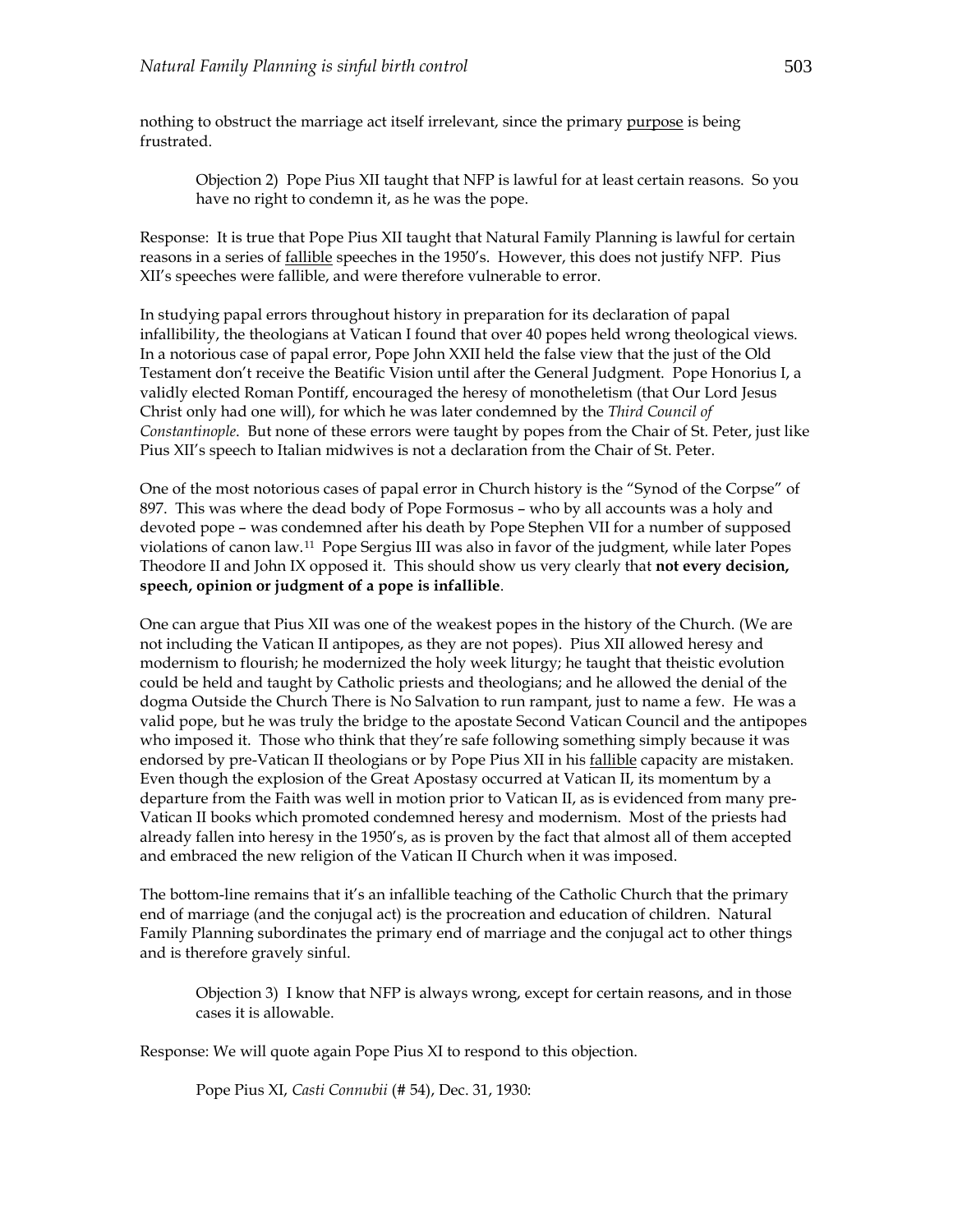"**But no reason, however grave, may be put forward by which anything intrinsically against nature may become conformable to nature and morally good**. Since, therefore, the conjugal act is destined primarily by nature for the begetting of children, **those who in exercising it deliberately frustrate its natural powers and** *purpose* **sin against nature and commit a deed which is shameful and intrinsically vicious."[12](#page-8-11)**

No reason, however grave it may be, can bring it about that something that is intrinsically evil can become good. NFP subordinates the primary purpose of the conjugal act (the procreation and education of children) to other things and is therefore forbidden.

**And this brings us to another point. If NFP is not a sin – if it is simply "natural," as they say – then why can't married couples use NFP during the whole marriage and have zero children?** If NFP isn't a sin, then all women are perfectly free to use this method of birth control to phase out of existence all children so that not even one is born. However, basically all of the defenders of NFP would admit that it would be immoral and gravely sinful to use NFP to avoid all new life. But when they make this admission they are admitting that NFP is a sin; otherwise, let them confess that it can be used by all couples for any reason to avoid all children.

Objection 4) In *Casti Connubii* itself, Pope Pius XI taught that married couples could use the periods where the wife cannot become pregnant.

Pope Pius XI, *Casti Connubii* (# 59), Dec. 31, 1930: "Nor are those considered as acting against nature who in the married state use their right in the proper manner although on account of natural reasons either of time or of certain defects, new life cannot be brought forth. For in matrimony as well as in the use of the matrimonial right there are also secondary ends, such as mutual aid, the cultivating of mutual love, and the quieting of concupiscence which husband and wife are not forbidden to consider **SO LONG AS THEY ARE SUBORDINATED TO THE PRIMARY END** and so long as the intrinsic nature of the act is preserved."[13](#page-8-12)

Response: Yes, Pope Pius XI taught that married couples could use their marriage rights in the infertile periods of the wife (or when there is a defect of nature or age which prevents new life from being conceived). But he did not teach that they could designedly restrict the marriage act to the infertile periods to avoid a pregnancy, as in Natural Family Planning.

This is why, in the very passage quoted above, Pope Pius XI reiterates that all use of the marriage rights – including when new life cannot be brought forth due to time or nature – must keep the secondary ends of marriage subordinate to the primary end! This teaching is the deathblow to NFP, as NFP itself is the subordination of the primary end of marriage (the procreation and education of children) to other things. So, in summary, the passage above does not teach NFP, but merely enunciates the principle that married couples may use their marriage rights at any time. Further, in the same paragraph, the very paragraph that the defenders of NFP erroneously twist to justify their sinful birth control practice, Pope Pius XI condemns NFP by reiterating the teaching on the primary purpose of marriage, which NFP subordinates to other things.

Objection 5) Everyone admits that "Natural Family Planning" can be used to help a woman achieve a pregnancy. Therefore, the same method can be used to avoid pregnancy.

Response: If a couple is using Natural Family Planning to achieve a pregnancy, it is lawful because in this case they are doing their utmost to fulfill the primary end of marriage (the procreation and education of children). If a couple is using Natural Family Planning to avoid